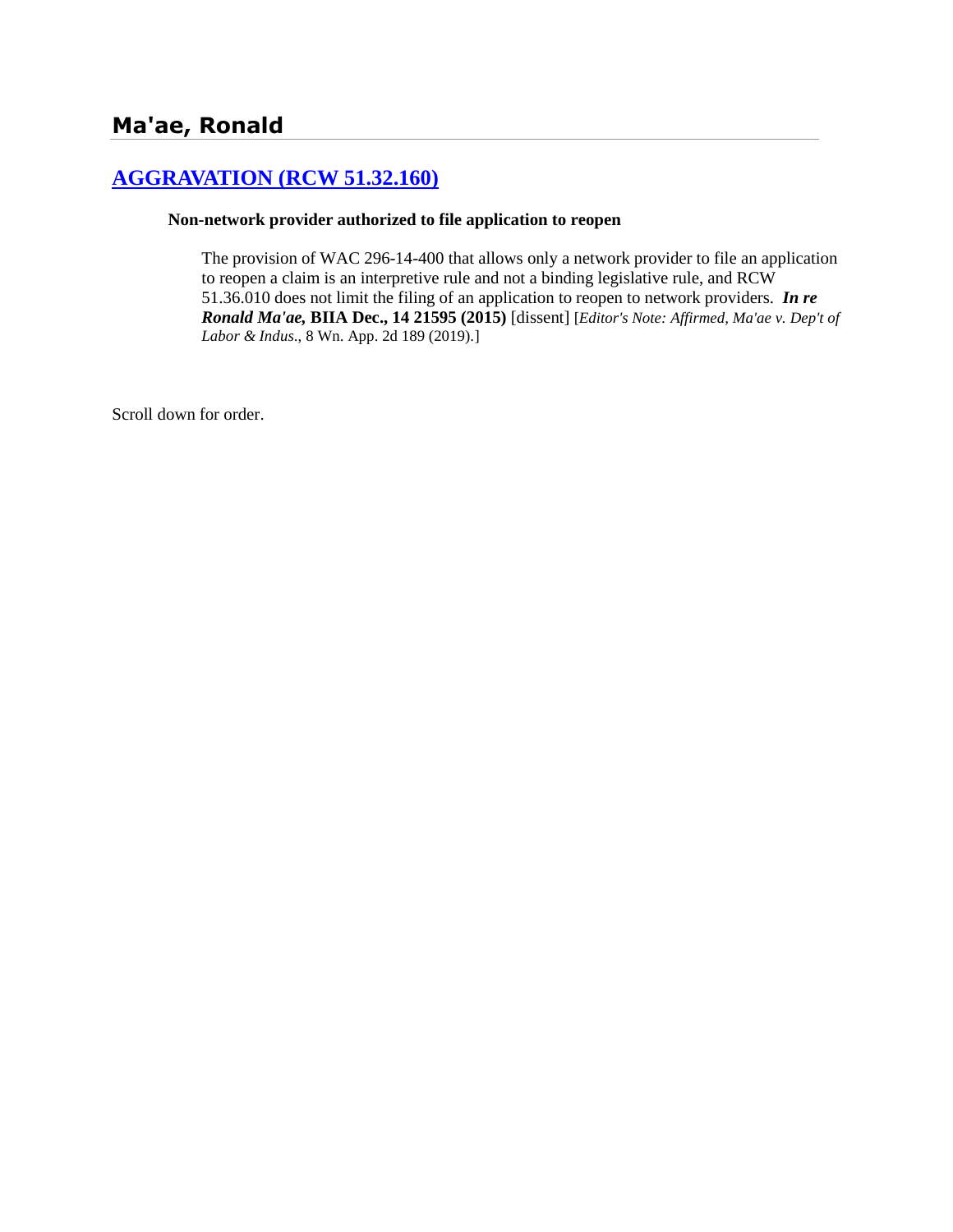#### **BEFORE THE BOARD OF INDUSTRIAL INSURANCE APPEALS STATE OF WASHINGTON**

**)**

**) )**

**IN RE: RONALD V. MA'AE ) DOCKET NOS. 14 21595 & 14 21598**

#### 4 **CLAIM NO. AD-75675**

#### **) DECISION AND ORDER**

APPEARANCES:

1

2

3

5

6 7

8

11

12

13

Claimant, Ronald V. Ma'ae, by Tacoma Injury Law Group, Inc., P.S., per Isabel A. M. Cole

9 10 Employer, Safeway Services, LLC, None

> Department of Labor and Industries, by The Office of the Attorney General, per David I. Matlick

14 15 16 17 18 In Docket No. 14 21595, the claimant, Ronald V. Ma'ae, filed an appeal with the Board of Industrial Insurance Appeals on September 30, 2014, from an order of the Department of Labor and Industries dated September 5, 2014. In this order, the Department denied the reopening of the claim on the basis that there was no medical documentation as required by law. The Department order is **REVERSED AND REMANDED.**

19 20 21 22 23 In Docket No. 14 21598, the claimant, Ronald V. Ma'ae, filed an appeal with the Board of Industrial Insurance Appeals on September 30, 2014, from a letter determination of the Department of Labor and Industries dated September 5, 2014. In this letter, the Department denied the claimant's reopening application because it was not filed by a member of the Department's medical provider network. The Department decision is **REVERSED AND REMANDED**.

### **DECISION**

25 26 27 28 29 As provided by RCW 51.52.104 and RCW 51.52.106, this matter is before the Board for review and decision. The claimant filed a timely Petition for Review of a Proposed Decision and Order issued on June 26, 2015, in which the industrial appeals judge affirmed the Department's order and letter determination. On September 8, 2015, the Department filed a response to the claimant's Petition for Review. We decided this appeal on summary judgment.

The following documents were received and considered in our decision:

- (1) Department of Labor and Industries' Motion and Memorandum in Support of Motion for Judgment as a Matter of Law and Supporting
- 32

30

31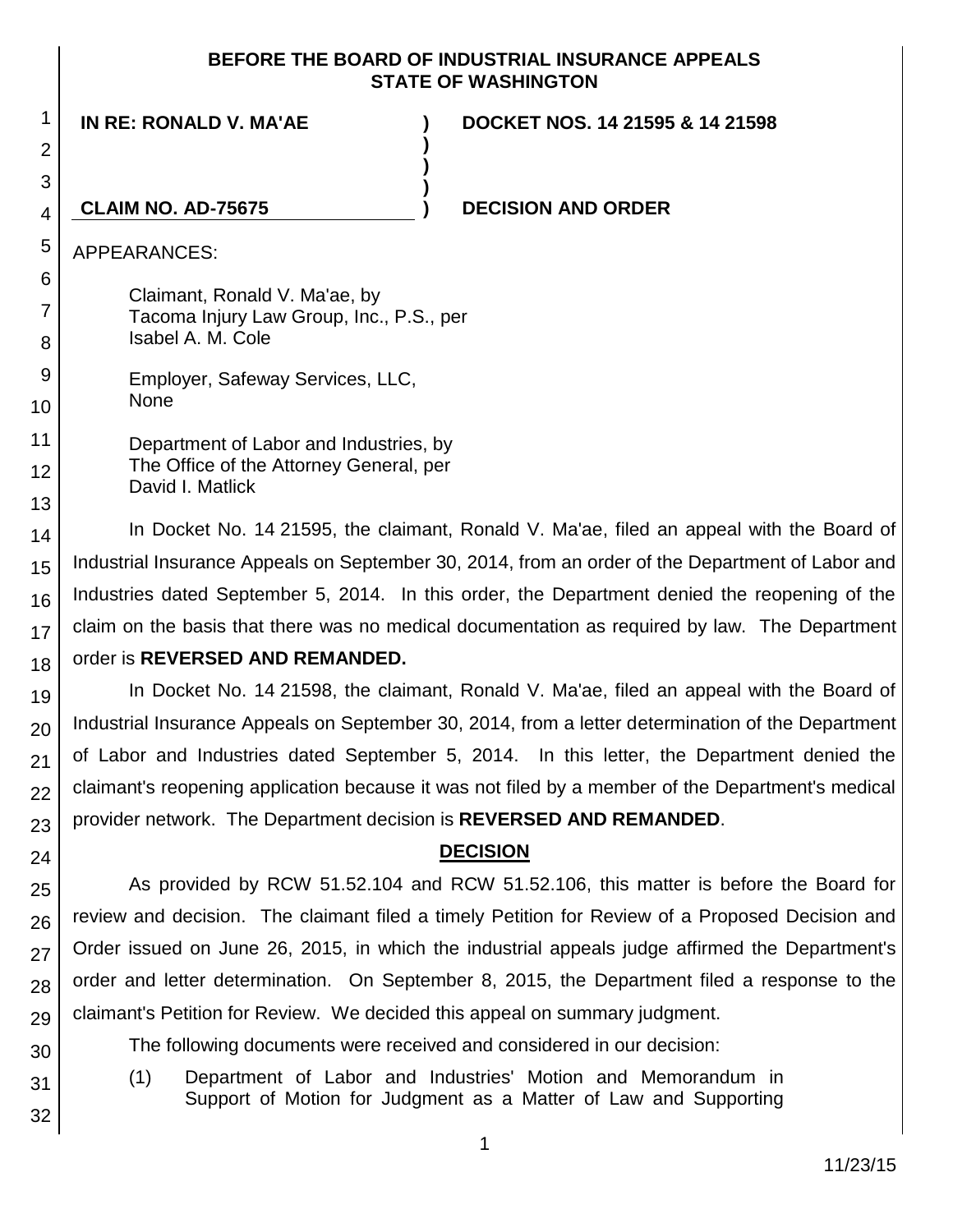Memorandum with accompanying declarations, exhibits, and documents;

- (2) Claimant's Response to Department of Labor and Industries' Motion for Summary Judgment with accompanying declarations, exhibits and documents; and
- (3) Department of Labor and Industries' Reply Memorandum in Support of Motion for Judgment as a Matter of Law and accompanying attachments.

7 10 12 13 14 In these appeals we are asked to decide if a physician who is not a member of the Department's network of providers is permitted to file an application to reopen a claim under the Industrial Insurance Act. The industrial appeals judge resolved these appeals based on the Department's motion for summary judgment. In granting the Department's motion, the industrial appeals judge determined that only approved network providers may file reopening applications under the Department's rule, WAC 296-14-400. Because Mr. Ma'ae's application was filed by a non-network provider, our industrial appeals judge determined that the Department was entitled to judgment as a matter of law, and affirmed both Department orders.

15 16 17 18 19 20 21 22 We disagree with our industrial appeals judge. RCW 51.36.010 and RCW 51.32.160 do not limit the authority to file an application to reopen to Department network providers. We find that WAC 296-14-400 is an interpretive rule, not a legislative rule, and therefore not a binding determination by the Department regarding who may file an application to reopen. We reverse the Department letter and order, and grant summary judgment to Mr. Ma'ae, the non-moving party, and remand to the Department to find that the reopening application filed by Mr. Ma'ae was a valid application; to consider the medical information, including the information received from Dr. H. Richard Johnson; and to issue a further order allowing or denying the application to reopen.

23 24 25 Ronald V. Ma'ae sustained an industrial injury on January 19, 2007, in the course of his employment with Safeway Services, LLC. The Department allowed the claim in an order dated February 5, 2007. On July 24, 2009, the Department issued an order closing the claim with a permanent partial disability award for right upper extremity impairment. Mr. Ma'ae protested and the Department affirmed its order on August 18, 2009. In April of 2011, Mr. Ma'ae filed a reopening application with the Department. The Department denied the application, and Mr. Ma'ae appealed under Docket No. 11 22191. On June 1, 2012, we dismissed the appeal based on Mr. Ma'ae's request.

32

1

2

3

4

5

6

8

9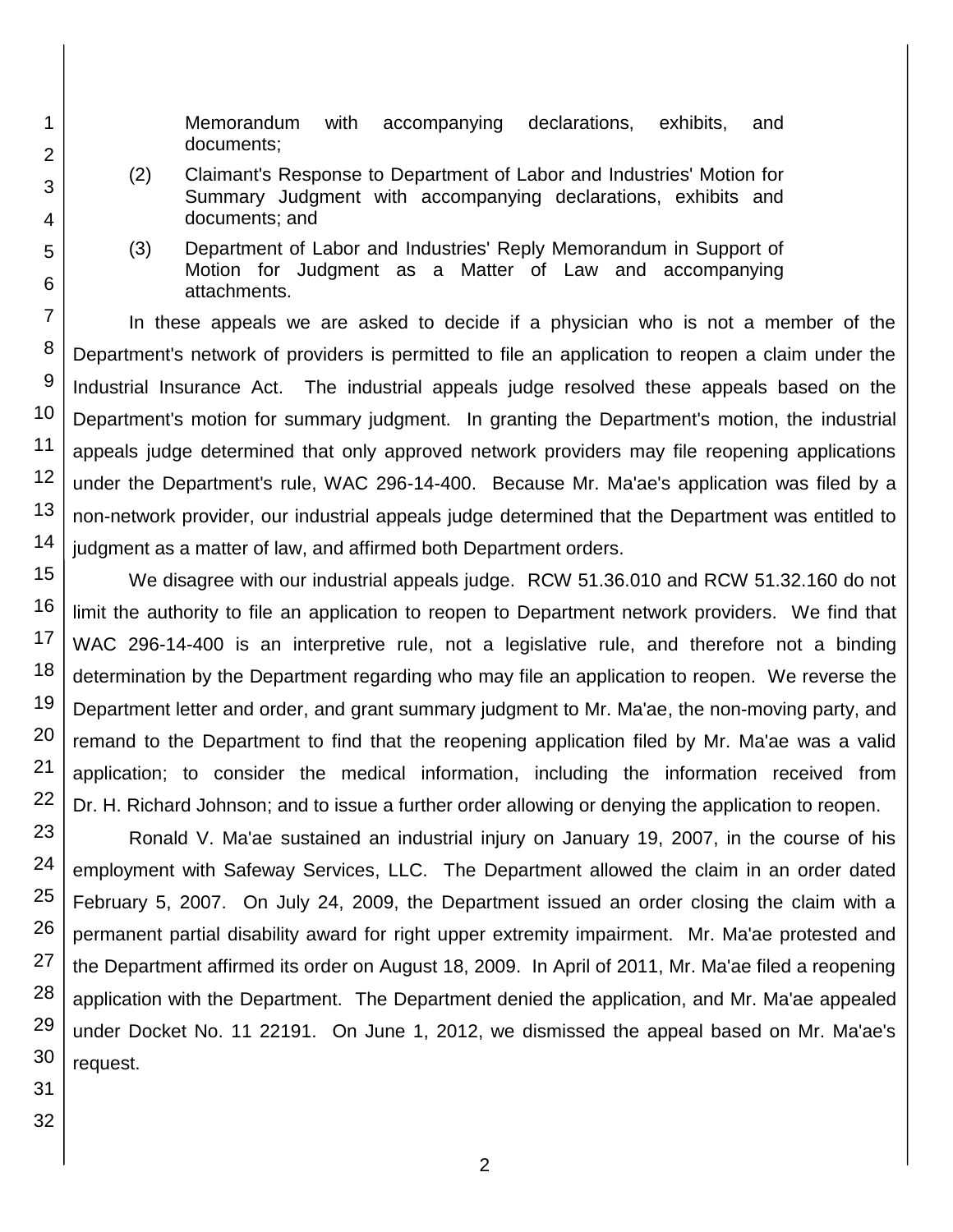1 2 3 4 5 6 On March 14, 2014, Mr. Ma'ae was examined by orthopedic surgeon, H. Richard Johnson, M.D., for purposes of reopening Mr. Ma'ae's industrial insurance claim. Although a licensed physician, Dr. Johnson was not a member of the Department's medical provider network at the time of the examination. On April 14, 2014, Dr. Johnson filed a reopening application on behalf of Mr. Ma'ae. In the application, Dr. Johnson stated that Mr. Ma'ae's industrially related conditions had objectively worsened and that further treatment was appropriate.

7 8 9 10 11 12 13 14 On June 30, 2014, the Department issued an order extending the period to act on Mr. Ma'ae's reopening application to September 11, 2014. At the Department's direction, Mr. Ma'ae underwent independent medical examinations on August 14, 2014, and August 15, 2014. The examiners found that there was no objective evidence of worsening of a condition caused by the industrial injury. The Department then determined that Mr. Ma'ae had not provided the required medical documentation for reopening because Dr. Johnson was a non-network provider. Based on this determination, the Department denied Mr. Ma'ae's reopening application in the September 5, 2014 order and the letter under appeal.

15 16 17 18 19 20 21 In 2011, the Legislature amended RCW 51.36.010 to require the Department to establish a health care provider network to treat injured workers. The stated purpose of the provider network is to ensure that injured workers receive "high quality medical care in accordance with current health care best practices."<sup>1</sup> The amendments to the statute directed the Department to establish minimum standards for providers who treat injured workers and accept providers into the network who meet these standards. Section 10 of RCW 51.36.010 provides that the Department "may adopt rules" related to the provisions of the statute.

22 23 24 The Department amended WAC 296-14-400 effective April 6, 2012. The Department rejected Mr. Ma'ae's reopening application on the basis that it did not satisfy the requirements of the rule. WAC 296-14-400 provides in pertinent part:

25 26 When a claim has been closed by the department or self-insurer for sixty days or longer, the worker must file a written application to reopen the claim.

27

For services or provider types where the department has established a provider network, beginning January 1, 2013, medical treatment and documentation for reopening applications must be completed by network providers.

29 30

31

32

28

l  $^1$  RCW 51.36.010(1)(a).

…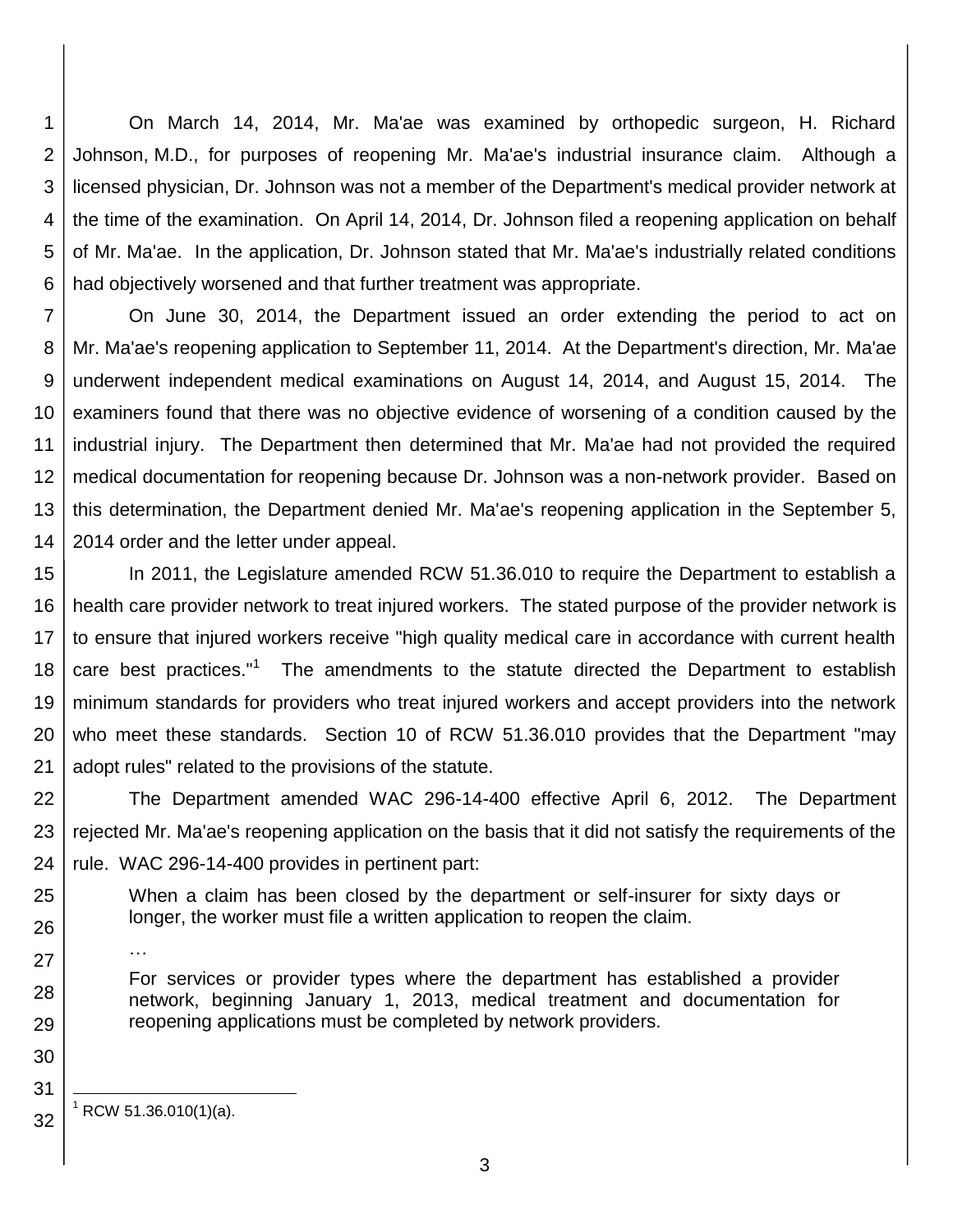1 2 3 4 5 Dr. Johnson was not a member of the Department's provider network when he filed Mr. Ma'ae's reopening application. The Department argues that it correctly denied the reopening of the claim because WAC 296-14-400 requires that reopening applications be filed by network providers. The Department argues that the rule is a valid legislative rule enacted by the Department and as such is a binding rule on the courts and the public.

6 7 8 9 10 11 12 13 Mr. Ma'ae asserts that the rule is in conflict with RCW 51.36.010. He points out that the statute authorizes an injured worker to receive care from a non-network provider for "an initial office or emergency room visit."<sup>2</sup> Mr. Ma'ae believes that his one-time examination with Dr. Johnson was an initial office visit within the meaning of RCW 51.36.010. The Department takes a more narrow view of the statute. It argues that the term an initial office or emergency room visit refers to the first visit to a health care provider for purposes of reporting the injury or occupational disease. Under this definition, Dr. Johnson's examination would not be covered under the claim because it was done for reopening purposes.

14 15 16 17 18 19 We first address whether WAC 296-14-400, that prohibits non-network providers from assisting injured workers in filing an application to reopen the claim for aggravation of conditions, is a binding administrative rule. Administrative rules can be either legislative rules or interpretive rules. We must first determine whether the cited provision of WAC 296-14-400, that limits who may assist an injured worker in filing an application for reopening, is a legislative rule or an interpretive rule.

20

22

23

24

25

27

28

29

30

21 The legislative authority for agency rule making is found in RCW 34.05.328. The definition of a legislative rule is found in RCW 34.05.328(5)(c)(iii):

A 'significant legislative rule' is a rule other than a procedural or interpretive rule that (A) adopts substantive provisions of law pursuant to delegated legislative authority, the violation of which subjects a violator of such rule to a penalty or sanction; (B) establishes, alters, or revokes any qualification or standard for the issuance, suspension, or revocation of a license or permit; or (C) adopts a new, or makes significant amendments to, a policy or regulatory program.

26 The definition of an interpretive rule is found in RCW  $34.05.328(5)(c)(ii)$ :

An 'interpretive rule' is a rule, the violation of which does not subject a person to a penalty or sanction, that sets forth the agency's interpretation of statutory provisions it administers.

31 32

l  $2$  RCW 51.36.010(2)(b).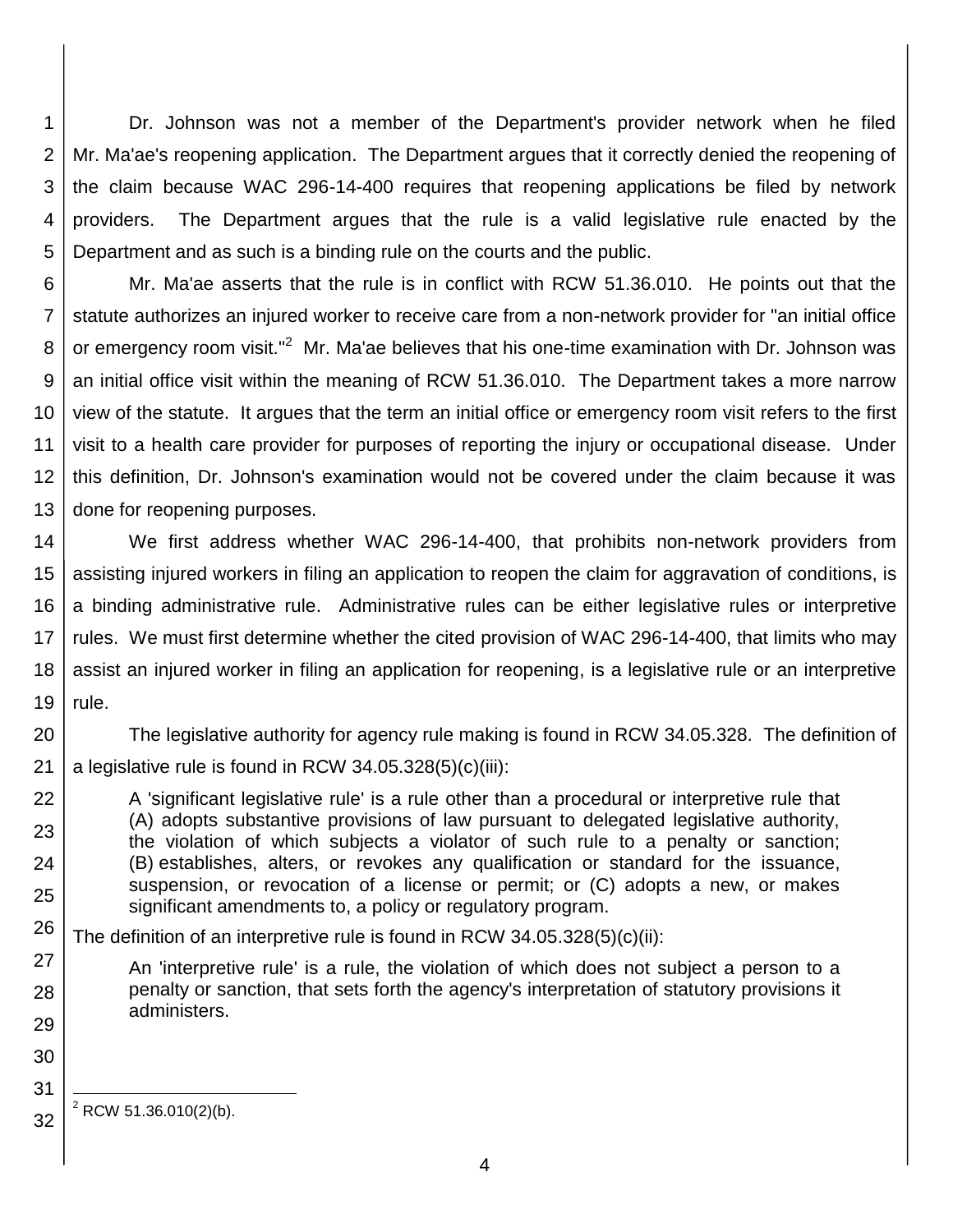1 2 3 4 5 6 7 To summarize: A legislative rule is a rule promulgated by the administrative agency at the direction of the Legislature. The Legislature delegates the power to make a rule that will be binding on the court if it is valid. A legislative rule is binding on the public and the courts if properly enacted. It carries with it the force of law. An interpretive rule differs from a legislative rule. It is not enacted at the direction of the Legislature but is enacted at the discretion of the administrative agency. The Legislature does not delegate the power to the administrative agency to make a rule which will be binding on the courts. An interpretive rule is not binding on the public or the courts.<sup>3</sup>

8 9 10 11 12 13 14 15 In *In re Bower Logging*, Inc., BIIA Dec., 11 13726 we held that we lacked the authority to invalidate Department rate classifications for the logging industry. We did so because we found that RCW 51.16.035(1) and (2) contained a directive from the Legislature to enact rules classifying occupations according to the degree of hazard and to fix rates for premiums. We found that because the codification of the classification system was required by the Legislature, the rules were legislative in nature and were not merely interpretive. We stated that we have only the authority vested in us by our governing statue, and the Industrial Insurance Act does not authorize us to determine the legality of the Department's legislative rules. $4$ 

16 17 18 19 20 21 22 23 24 25 26 27 28 29 Neither RCW 51.36.010, that establishes the provider network, nor RCW 51.32.160, that allows an injured worker to apply to reopen the claim, contain a directive from the Legislature to the Department to enact a rule regarding who may assist an injured worker in filing an application to reopen. RCW 51.36.010 clearly directs the Department to establish minimum standards for providers who treat workers and to establish a health care provider network to treat injured workers. The statute also clearly allows the Department to limit the providers in the network to those who meet the minimum standards. But nowhere in RCW 51.36.010 does the Legislature direct the Department to determine the qualifications of a provider who assists the injured worker in filing an application to reopen the claim. We find the provision of WAC 296-14-400 that states that documentation for reopening applications must be completed by network providers to be an interpretive rule and not a legislative rule. As an interpretive rule we are not bound by the rule and we look instead to the statues to determine whether an application to reopen filed by a non-network provider is a valid application that must be acted on by the Department. We consider the provision of WAC 296-14-400 as the Department's interpretation of RCW 51.36.010 but not as a binding rule.

30

l

<sup>31</sup> 3 *Association of Wash. Bus. v. Department of Revenue*, 155 Wn.2d 430 (2005).

<sup>32</sup> 4 *Snohomish County v. State*, 69 Wn. App. 655 (1963), *rev. denied* 123 Wn.2d 1003 (1994).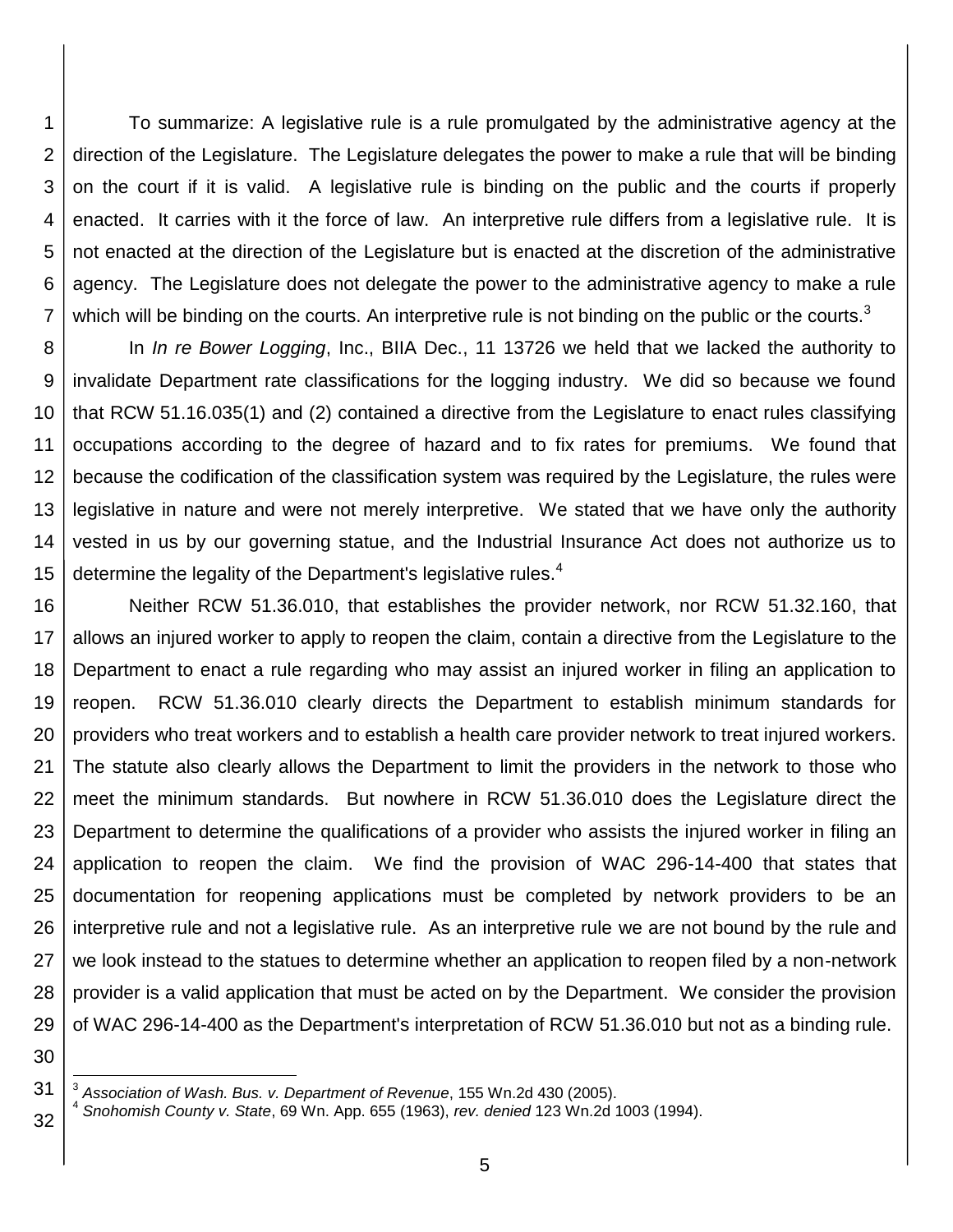1 2 3 4 5 6 7 8 9 Neither RCW 51.36.010 or RCW 51.32.160 provides for an exclusion of medical evidence if submitted by a non-network provider when the injured worker submits an application for reopening. We see a distinction between a physician assisting an injured worker in making an application to reopen and a physician being admitted to the provider network to provide treatment to the worker. In filing an application to reopen Mr. Ma'ae's claim, Dr. Johnson does not seek to provide treatment to the worker but only to advise the Department of the worker's current condition and whether the current condition represents a worsening since the last claim closure. The limitation in WAC 296- 14-400 is not an accurate interpretation of the provisions of RCW 51.36.010 relating to the establishment of or the administration of a provider network for the treatment of injured workers.

10 11 12 13 14 15 16 17 18 A primary purpose of the establishment of and administration of a provider network is to insure that injured workers are provided high quality treatment, but assisting an injured worker in the process of filing an application to reopen is not the equivalent of treatment. Rather it is more in the nature of an administrative function combined with presentation of medical information. Once the application is filed, the Department reviews the application and medical information and determines if the claim should be reopened. Until the application to reopen the claim is allowed by the Department the issue of treatment under the Industrial Insurance Act is not at issue. Once the application is allowed, RCW 51.36.010 requires that treatment provided under the Act is limited to a network provider.

19 20 21 22 23 24 25 26 27 28 29 30 31 The Department's interpretation of RCW 51.36.010 that limits the filing of an application to reopen to a network provider would create a duality of evidence regarding applications to reopen. Under the Department's interpretation, Dr. Johnson's opinions and findings regarding the reopening will not be considered in determining reopening and the reopening application will not be considered. But the same opinions and findings made by Dr. Johnson as part of the application to reopen would be considered competent medical evidence in a hearing before this Board, and ultimately the courts, on the issue of reopening for aggravation. The fact that Dr. Johnson is not admitted to the provider network is by itself insufficient to exclude his testimony before this Board. This dual approach to the opinions of a non-network provider in reaching a decision on whether an injured worker's claim should be reopened is illogical. We reject the Department interpretation of RCW 51.36.010 as set out in WAC 296-14-400 that provides that documentation for reopening applications must be completed by network providers. The application submitted by Dr. Johnson on behalf of Mr. Ma'ae meets the requirements of RCW 51.36.010 and RCW 51.32.160. The

32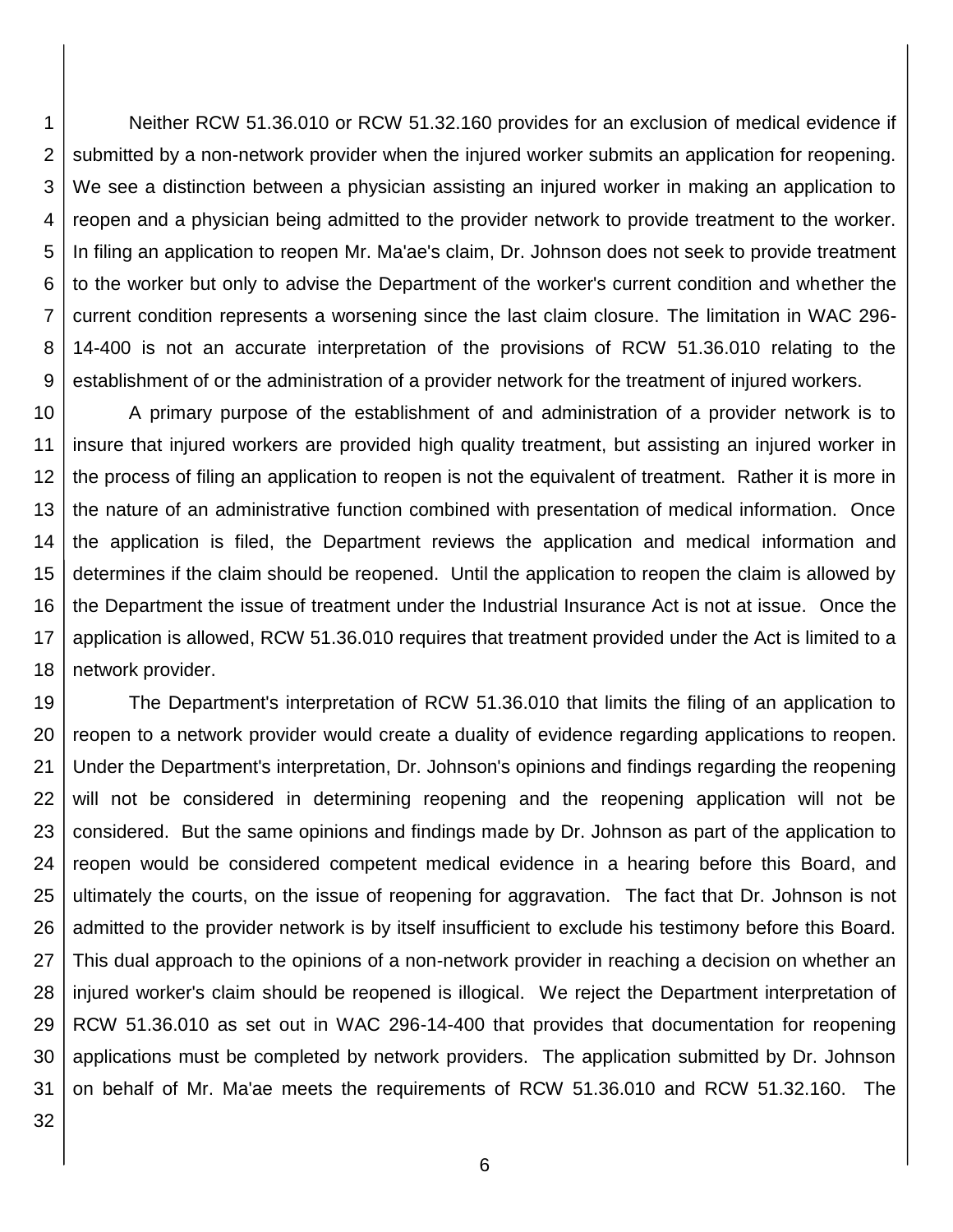1 2 3 Department order and letter are reversed and this matter is remanded to the Department to consider the application to reopen for aggravation submitted by Dr. Johnson and issue a further order allowing or denying the application.

4 5 6 7 Having determined that RCW 51.36.010 does not prohibit a non-network provider from filing an application to reopen we do not reach the question raised by Mr. Ma'ae of whether an examination by a provider for an application to reopen is within the meaning of initial office visit as set out in RCW 51.36.010.

8 9 Because the facts are not in dispute we grant summary judgment to the claimant, the nonmoving party.<sup>5</sup>

10

11

12

13

14

15

16

17 18

19

20

21 22

23

24

25

26

27

28

29

30

31

32

# **FINDINGS OF FACT**

- 1. On 11/19/14, an industrial appeals judge certified that the parties agreed to include the Jurisdictional History in the Board record solely for jurisdictional purposes.
	- 2. Ronald V. Ma'ae filed an application to reopen his claim in 2014, and the physician signing this application to reopen was H. Richard Johnson, M.D. Dr. Johnson is not a member of the Department's Medical Provider Network.
	- 3. The pleadings and evidence submitted by the parties demonstrate that there is no genuine issue as to any material fact.
	- 4. The provision in WAC 296-14-400, that limits the filing of an application to reopen to network providers is a Department interpretive rule and is not binding on the courts or the public.
- 5. RCW 51.36.010 does not prohibit a non-network provider from completing and filing an application to reopen a claim for aggravation.
- 6. Mr. Ma'ae submitted medical evidence with his application to reopen.

## **CONCLUSIONS OF LAW**

- 1. The Board of Industrial Insurance Appeals has jurisdiction over the parties and subject matter in these appeals.
- 2. The claimant is entitled to a decision as a matter of law as contemplated by CR 56.
- 3. Dr. H. Richard Johnson, although not a member of the Department's Medical Provider Network, is not prohibited from completing and filing a reopening application as provided by WAC 296-14-400 and RCW 51.36.010 and RCW 51.32.160.

l 5 *Kim Impecoven, et al, v. Department of Revenue*, 120 Wn.2d 357 (1992).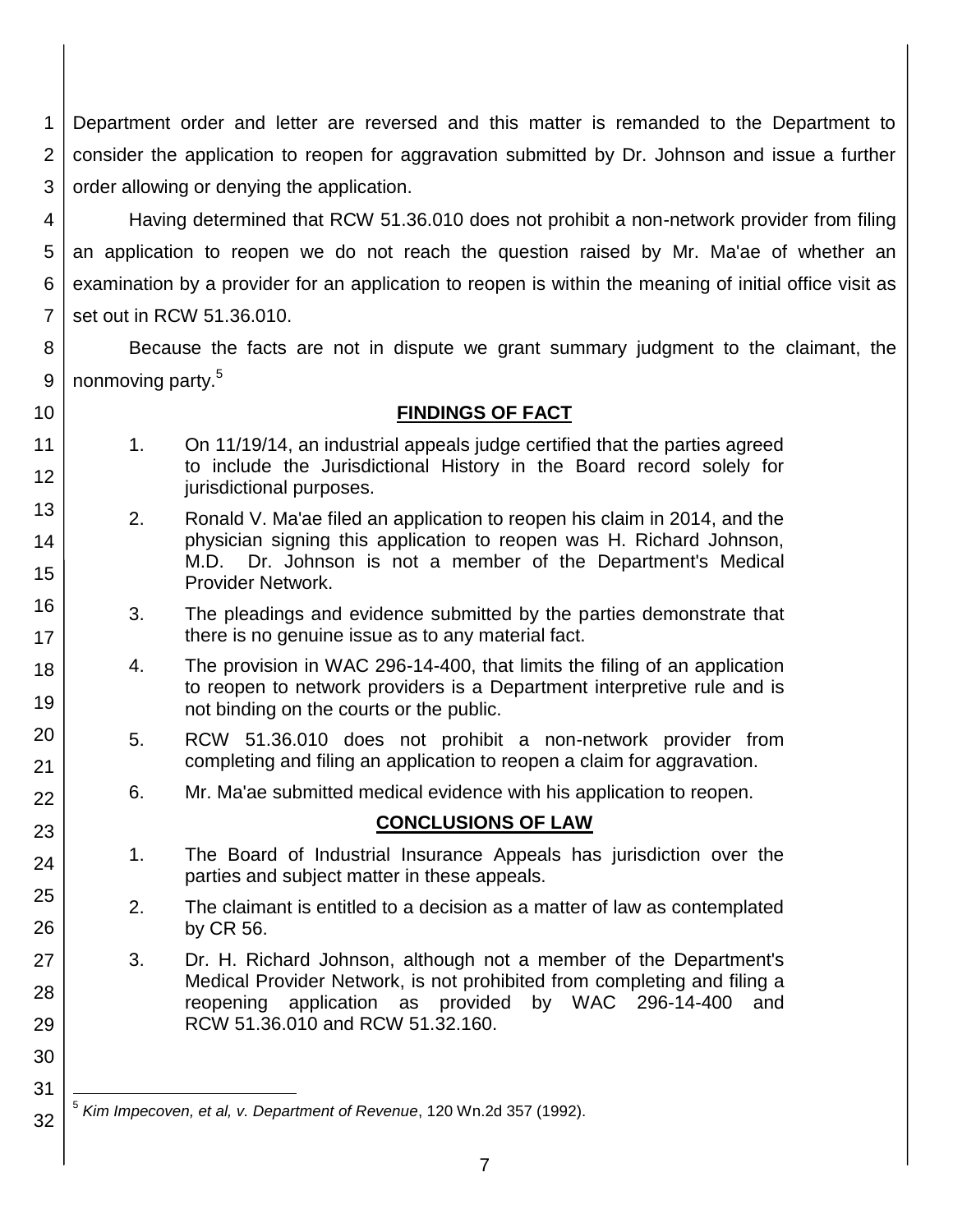4. The Department order dated September 5, 2014, and the Department letter dated September 5, 2014, are incorrect and are reversed. These matters are remanded to the Department with directions to consider the application to reopen filed by Dr. H. Richard Johnson, including the medical evidence submitted by Dr. Johnson, and issue a further order allowing or denying the reopening application.

Dated: November 23, 2015.

BOARD OF INDUSTRIAL INSURANCE APPEALS

/s/\_\_\_\_\_\_\_\_\_\_\_\_\_\_\_\_\_\_\_\_\_\_\_\_\_\_\_\_\_\_\_\_\_\_\_\_\_ DAVID E. THREEDY Chairperson

/s/\_\_\_\_\_\_\_\_\_\_\_\_\_\_\_\_\_\_\_\_\_\_\_\_\_\_\_\_\_\_\_\_\_\_\_\_\_ FRANK E. FENNERTY, JR. Member

#### **DISSENT**

17 18 19 20 21 22 23 24 25 The majority opinion determines that the provision of WAC 296-14-400, which limits who may file an application to reopen for aggravation to a network provider, is an interpretive rule and not a binding legislative rule. The majority then goes on to interpret RCW 51.36.010 and determines that, notwithstanding the mandate from the Legislature that only network providers treat injured workers, a non-network provider may examine a worker for an application to reopen; make a diagnosis of the worker's condition; recommend specific treatment; and, file the application to reopen. Because the majority opinion mischaracterizes the provision of WAC 296-14-400 as an interpretive rule and ignores the legislative mandate regarding treatment of injured workers by network providers, I must dissent.

26 27 28 29 30 31 The first error in the majority opinion is determining that the provision of WAC 296-14-440, which limits who may file an application to reopen, is an interpretive rule and not a legislative rule. The Legislature passed the amendments to RCW 51.36.010 that create a provider network in order to assure that workers receive appropriate care. The Department admits providers into the network that meet the minimum standards set by the Department. This is a clear directive by the Legislature to the Department to establish standards for providers regarding all phases of the

32

1

2

3

4

5

6

7

8

9

10

11

12

13

14

15